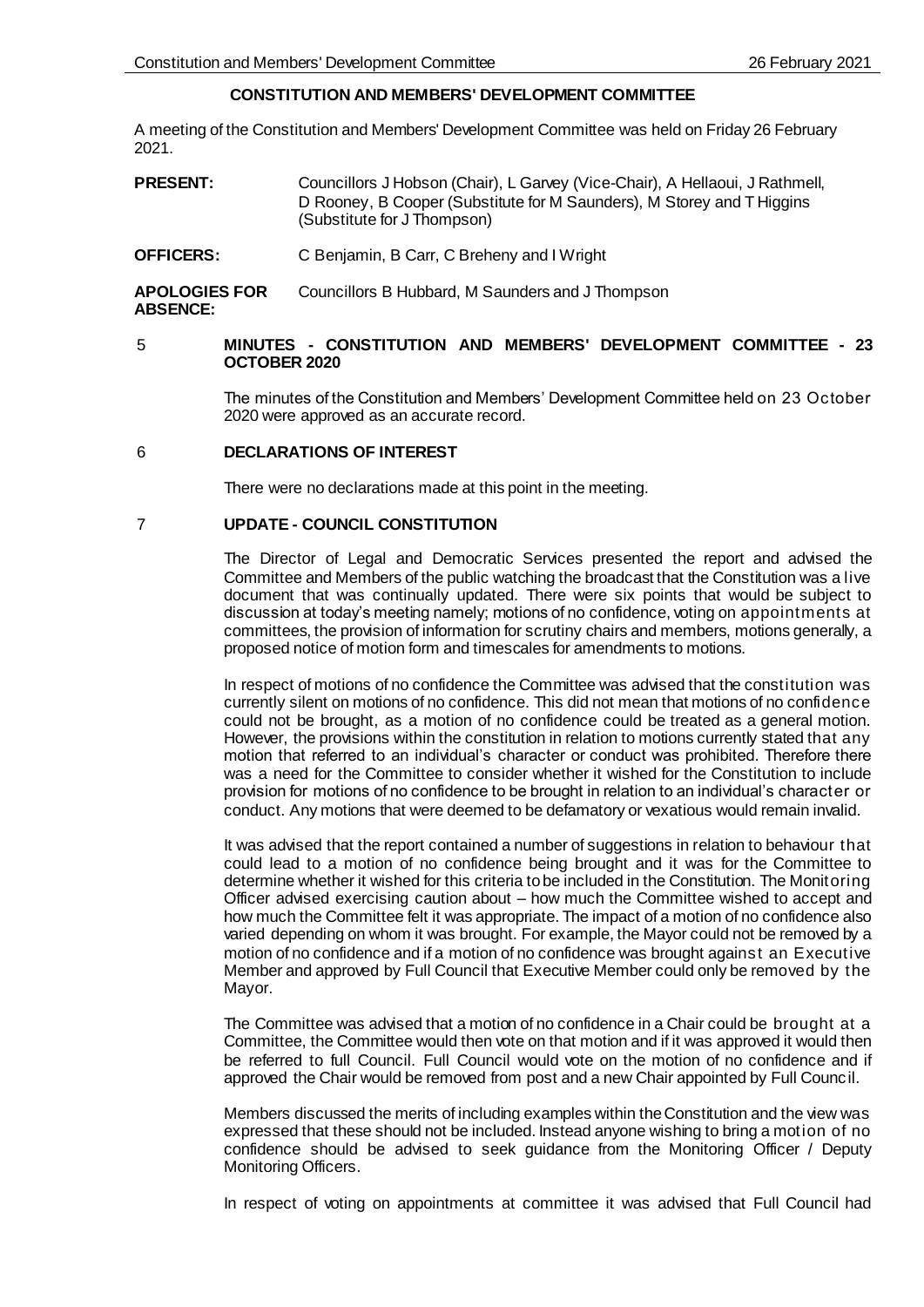#### 26 February 2021

recommended that the Committee consider the legal position as to whether Executive members could participate in voting at the Council AGM with regard to Scrutiny/Audit Committee appointments and a report on the outcome be brought back to Full Council. It was advised that the guidance contained in 'Knowles on Local Authority Meetings – a manual of law and practice' made it clear that a decision made by Full Council, should be reached by the required majority of councillors present and voting at a properly constituted meeting. The Local Government Act 1972, s.2B provided that the Mayor was to be treated as a member of the council when voting at meetings, and therefore the guidance above also applied to the elected Mayor. The guidance thereby indicated that the Executive could take part in voting on all Committee appointments including in respect of Scrutiny Chairs.

All of the Tees Valley local authorities had been contacted and all had advised that their appointments to Chairs and positions on Committees were determined by the whole of the membership of the Council.

Reference was made to the Statutory Guidance on Overview and Scrutiny in Local and Combined Authorities (May 2019), which had identified that the method for selecting a Chair was for each authority to decide for itself, however every authority should consider taking a vote by secret ballot. It was advised that whilst meetings were being conducted virtually consideration was being given to the introduction of a voting app. However, at this stage further work was needed in respect of this area and it could not be undertaken at present.

In respect of the role profiles that had been developed for Scrutiny Chairs Members expressed the view that further work was required. Consideration was given to the proposal that when groups were considering, selecting or nominating a Member to be appointed as a Scrutiny Chair a Member should have at least one year's experience of being on that particular Panel prior to nomination. Mixed views were expressed and it was suggested that there would be benefit in forming a working group of Officers and Members outside of the formal Committee to enable Members to give further consideration to the issues raised and the role of Scrutiny Chairs prior to formal consideration of any proposals.

With regard to motions it was advised that from an operational perspective it was felt that improvements could be made to some processes that may help Members' and Service Directors understand the possible impact of motions before submitting them and identify who would be responsible for ensuring actions could be tracked and monitored. It was therefore proposed that the time for submitting motions with notice be extended to 9 clear working days. Motions would need to be submitted by 5pm prior to the 9th clear working day. This would allow time for discussions / consultation with the Monitoring Officer / Deputy Monitoring Officer / Section 151 Officer or Service Director where appropriate and allow time for alterations where required.

Finally it was proposed that any known amendments to Motions must be submitted 2 working days prior to the meeting to allow time for discussions/consultation with the Monitoring Officer / Deputy Monitoring Officer/ 151 officer or Service Director where appropriate, to ascertain if the amendment was lawful or valid. This would allow the Chair to read any proposed amendments out at the meeting, therefore providing members with clarity with regard to the amendment to the Motion and clarity on what they were voting on.

Following discussion it was felt that reference to 'known' amendments was unhelpful and that the word 'known' be removed. With regards to budget amendments Members expressed the view that the submission of amendments 3 clear working days prior to the meeting was acceptable, as there was ample opportunity for Members to approach the Section 151 Officer in advance.

It was also proposed that when submitting a Motion, a Motions Form be submitted to ensure that all the necessary information was included which would enable appropriate consideration by the Chair of the Council and the Monitoring Officer.

### **AGREED** as follows:-

a) That the proposals in respect of votes of no confidence be forwarded to full Council to be debated subject to the removal of the examples. The examples would be substituted with the following wording 'votes of no confidence may be brought following consultation with the Monitoring Officer / Deputy Monitoring Officer.'